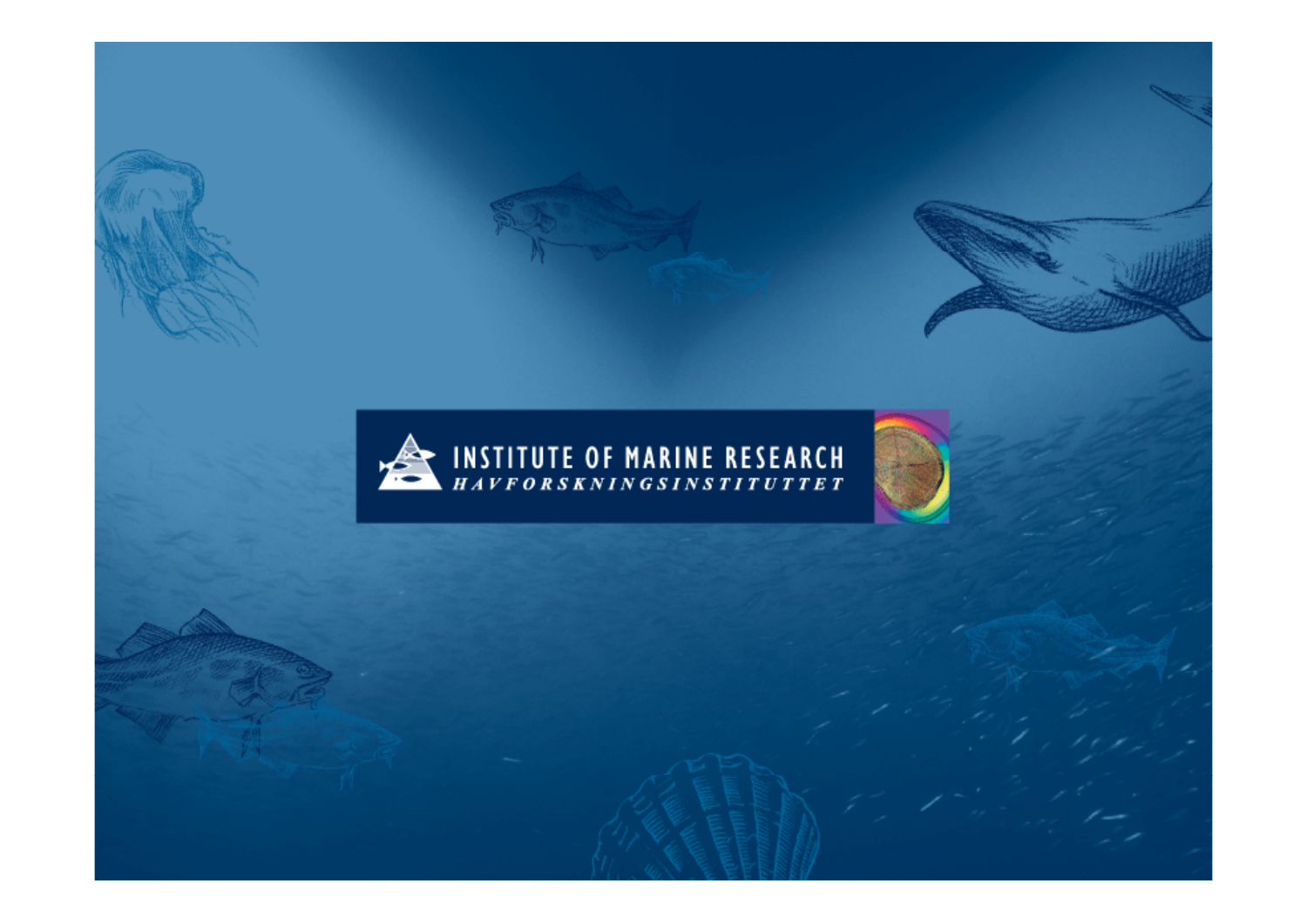

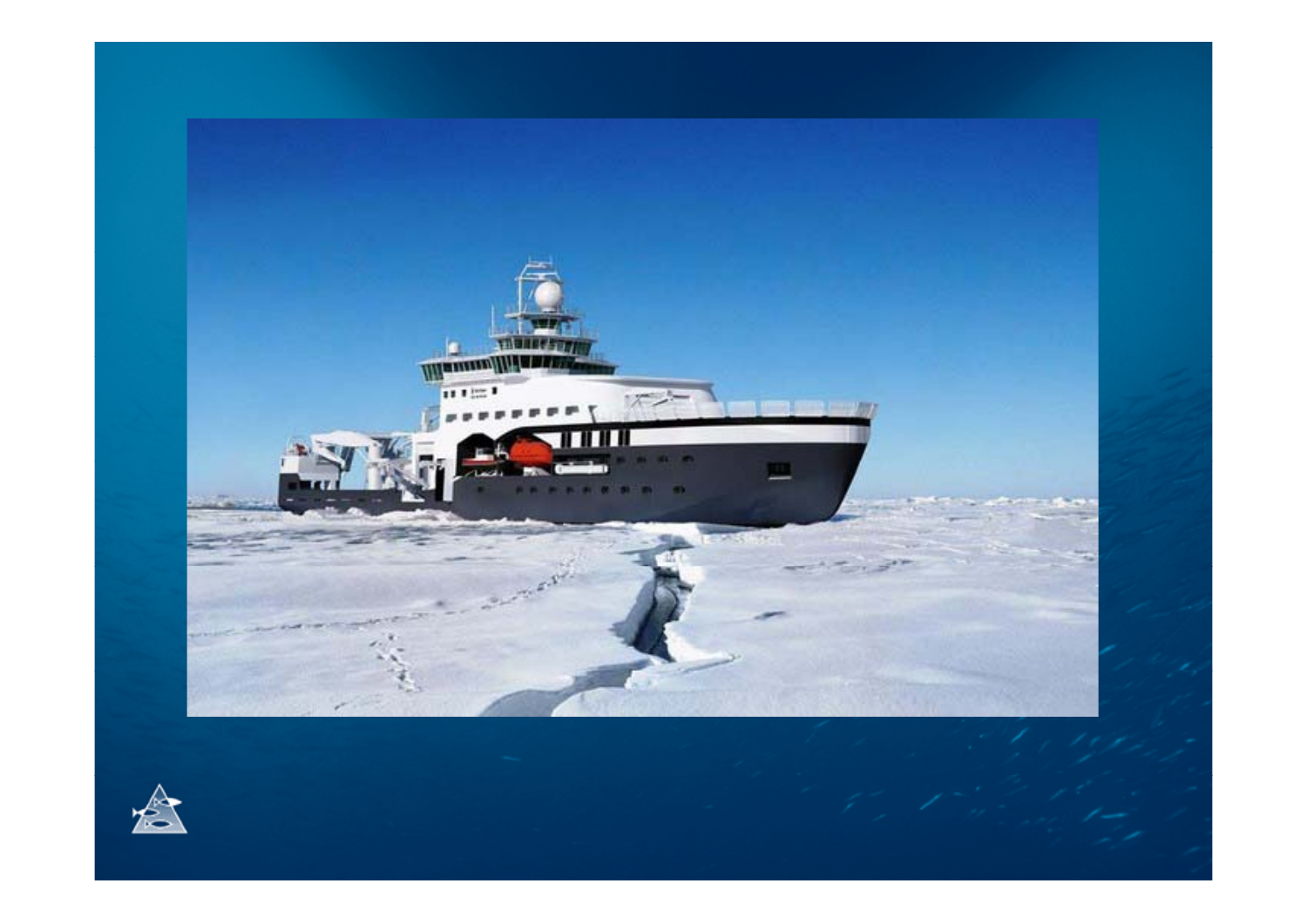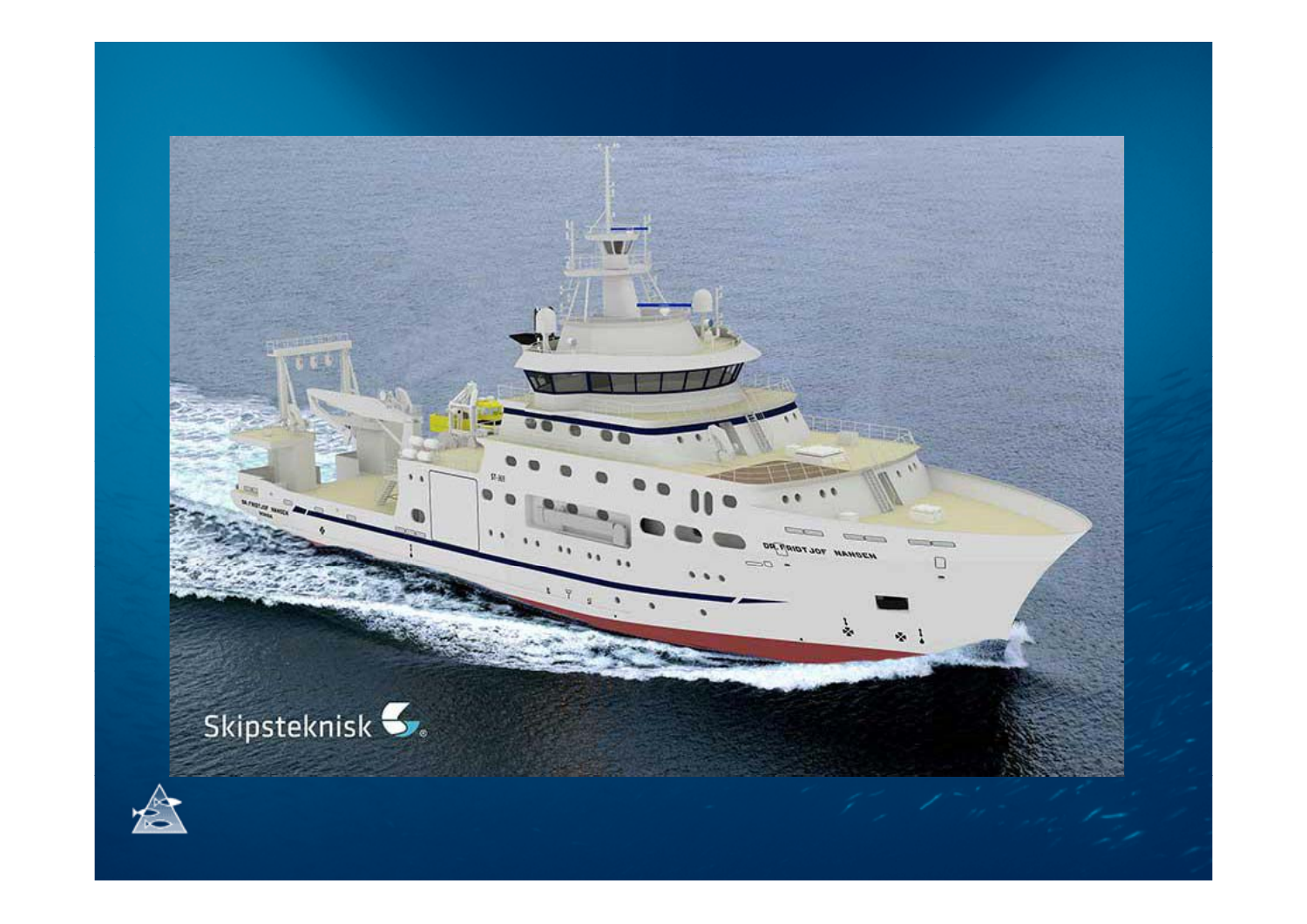## **Norwegian Marine Robotics Facility**

Hosted by the University of Bergen

Rolf B. Pedersen professor in geology and the director of Centre for Geobiology



**ITUTE OF MARINE RESEARCH**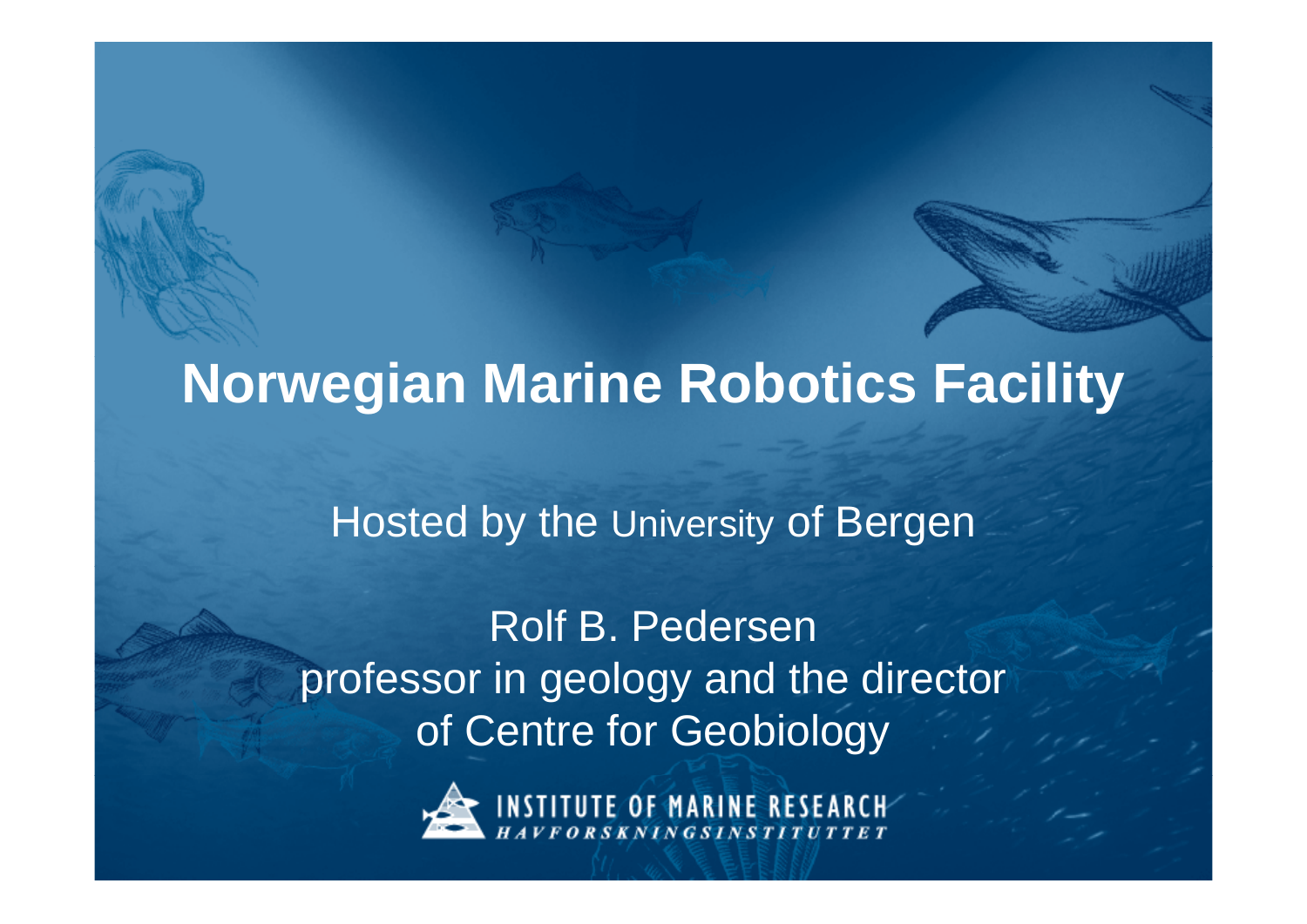## **ROV for Deep Marine Research**

- Funding 46 mNOK (5.6 m€).
- Operational by fall 2015.
- O perated from several IMR vessels:
	- G. O. Sars
	- Håkon Mosby
	- –Kronprins Haakon
- International access through OFEG

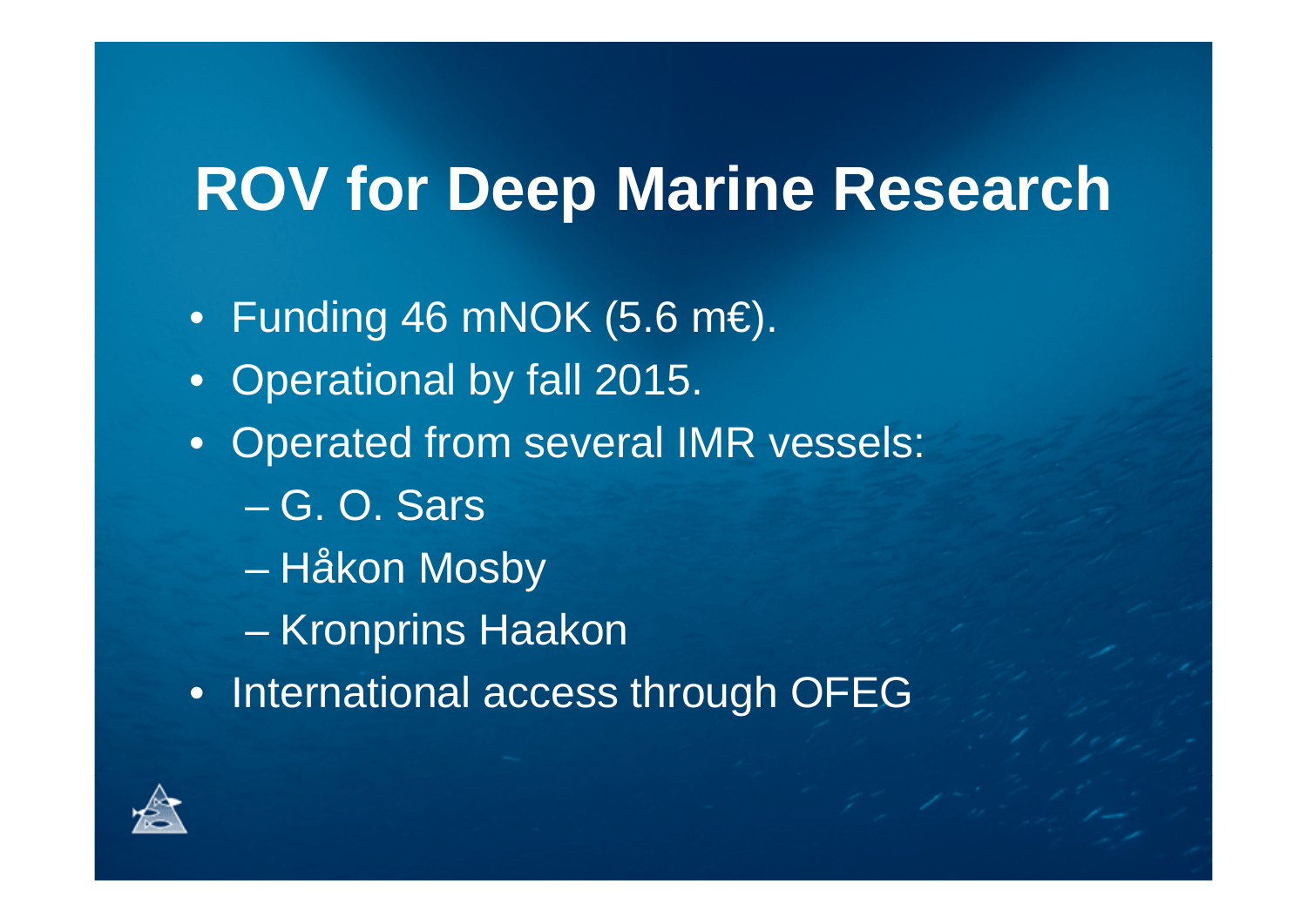- Rated to 6000 m
- Payload 150 kg
- 7-function arm
- Grabber
- Hydrolics
- Camera and lights
- Auto-line tracking
- Auto-hold



**Work-class ROV from Kystdesign A/S**

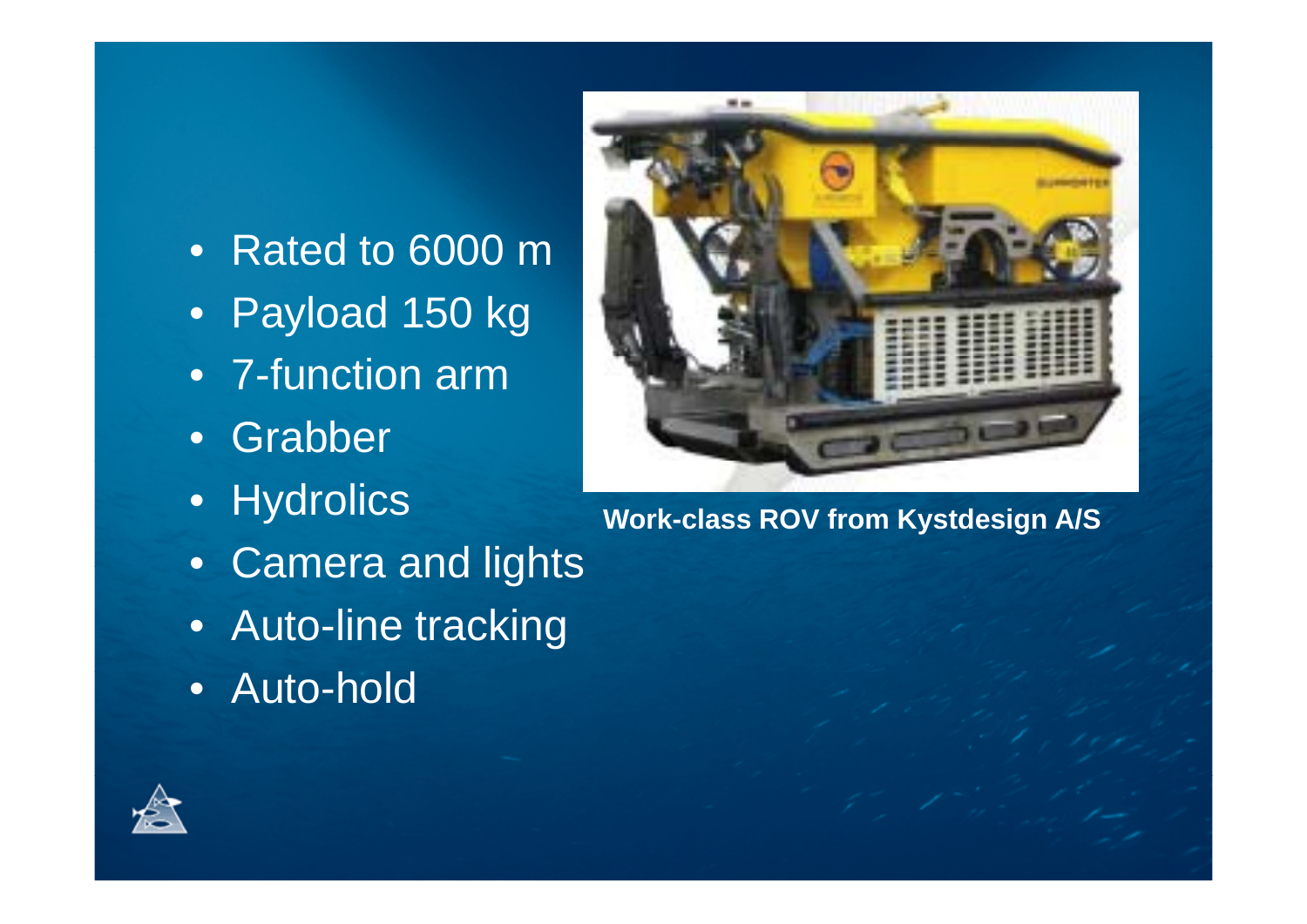- TMS with 400 m Kevlar-reinforced cable
- LARS for TMS mode

- 20-foot control container
- Free-swimming mode for smaller vessels